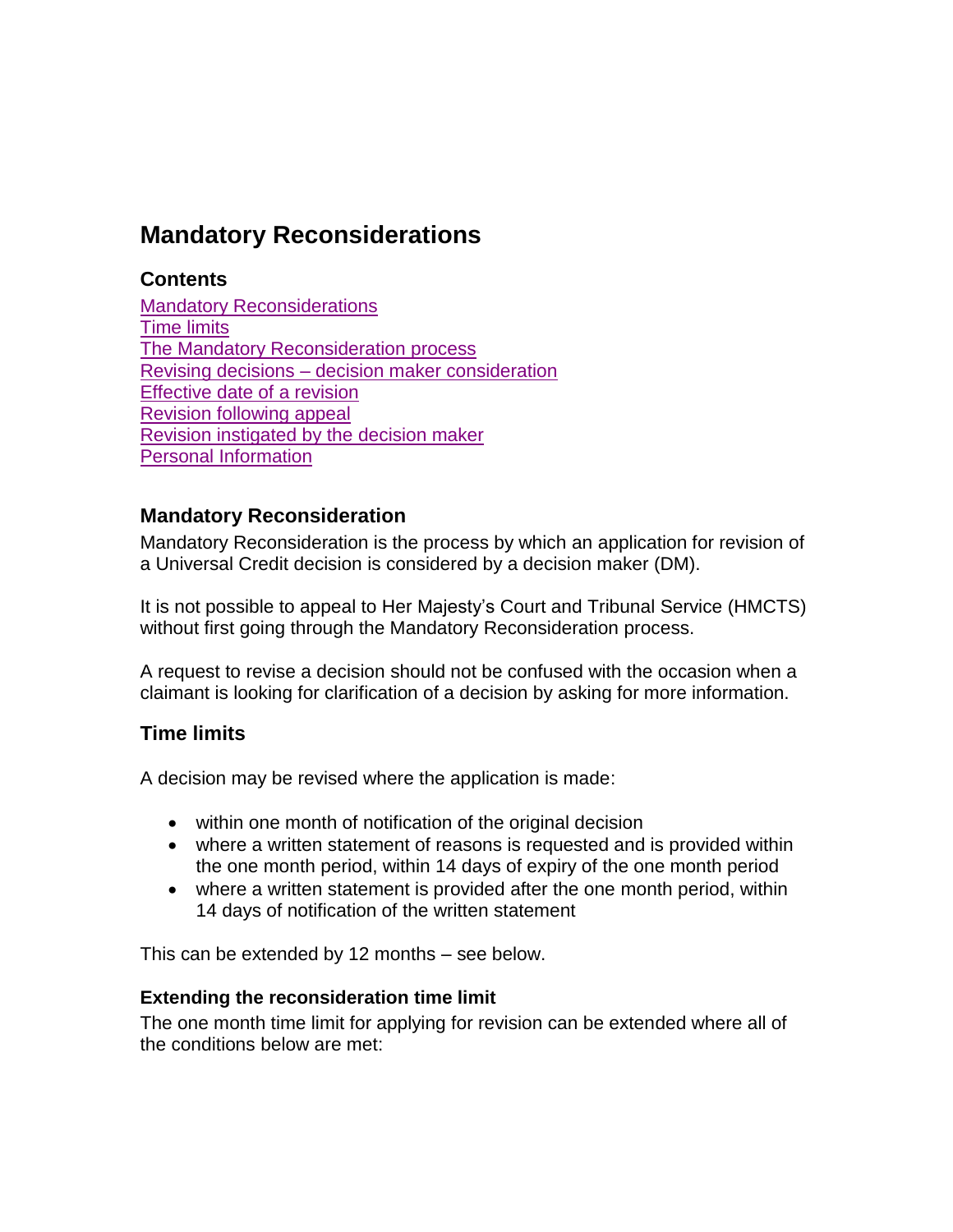- an application for an extension of time has been made to an appropriate office - the application need not be in writing, it may be made in person or by telephone
- the application must:
	- explain why the extension is sought
	- include sufficient information to identify the decision to be revised
	- be made within 13 months of the latest date by which the application for revision should have been received
- that it is reasonable to grant the application for the extension of time, for example:
	- there are special circumstances for the lateness, and
	- as a result of the special circumstances the application for revision could not be made within the time limit

The term 'special circumstances' is not defined in legislation and should be interpreted broadly. It can include factors such as:

- the applicant, partner or dependant has died or suffered serious illness
- the applicant is not resident in the UK
- normal postal services were adversely affected
- the claimant has learning or language difficulties
- the claimant has difficulty in obtaining evidence or information to support their application
- ignorance or misunderstanding of the law or time limits

The list is not exhaustive, and each application should be considered on its merits.

**Note:** If the claimant does not ask for a Mandatory Reconsideration within the time limit and the reason(s) for lateness is not accepted, the claimant has no right of appeal in relation to the original decision. It would be an exceptional case that is not admitted late.

# <span id="page-1-0"></span>**The Mandatory Reconsideration process**

A claimant is able to request a Mandatory Reconsideration:

- over the phone
- face to face
- by putting a note in their journal
- in writing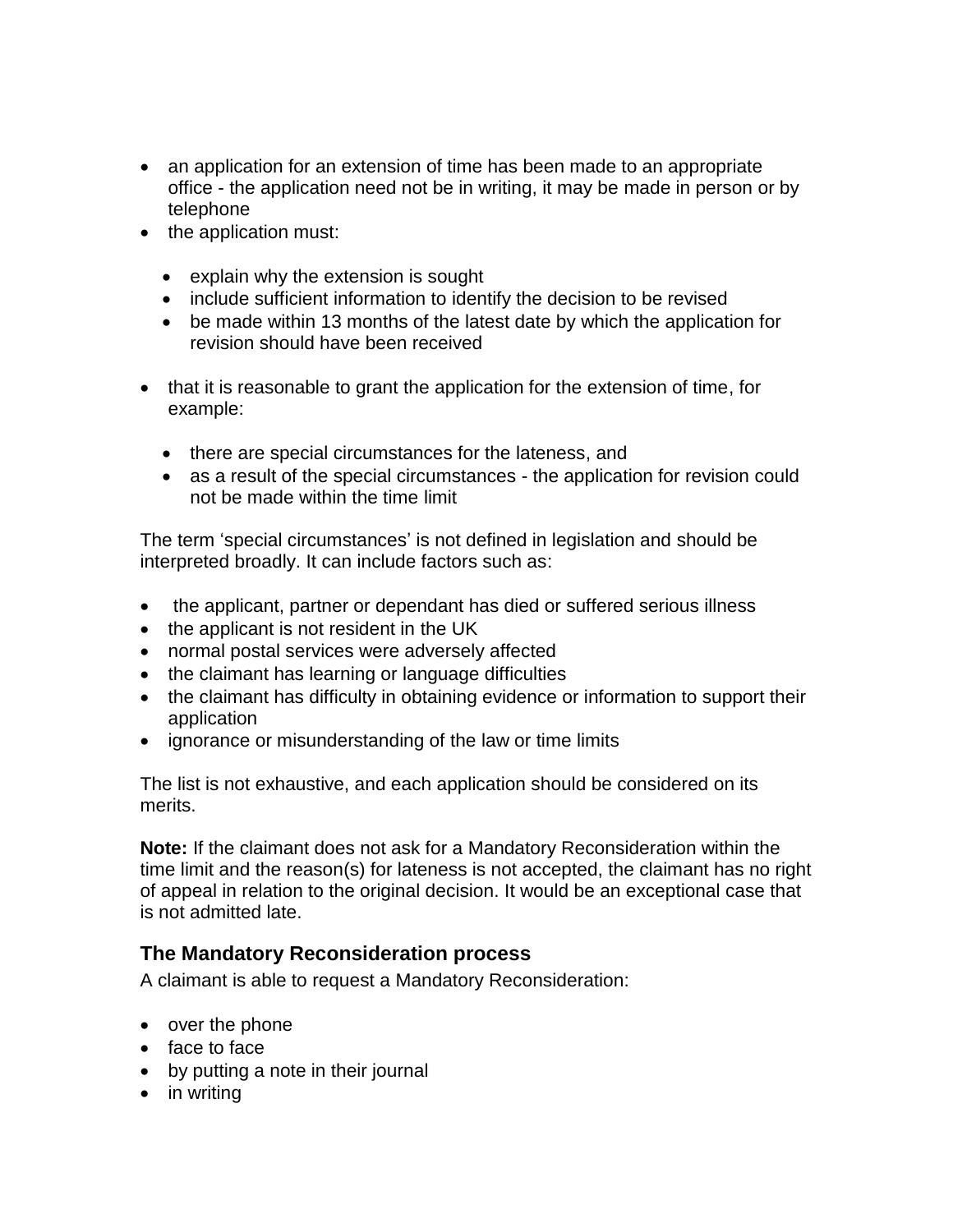For a Universal Credit couple, a Mandatory Reconsideration can be applied for by either person.

All decisions that can be superseded (replaced by a new decision which takes effect from a later date than that of the original decision) or appealed can be subject to Mandatory Reconsideration.

The decision notice will explain if Mandatory Reconsideration is available and how to apply.

**Note:** If a claimant does not accept the contents of their Claimant Commitment, either following a second opinion review or where such a review has not been requested, they will not have a valid Claimant Commitment in place, have not met a condition of entitlement to Universal Credit and an entitlement outcome decision will need to be made. The claimant will be able to request a Mandatory Reconsideration of the outcome decision. Once a Mandatory Reconsideration has been undertaken, the claimant can also appeal against the outcome decision.

Although not a legal requirement, the expectation is that a different decision maker (DM) will carry out the Mandatory Reconsideration.

The Mandatory Reconsideration decision can be revised wholly or in part, and will result in one of the following outcomes:

- the decision is revised favorably and a new outcome decision is issued
- the decision is revised unfavorably and a new outcome decision is issued
- a revision is refused (a decision is made not to revise the original decision this is not an outcome decision)

When the outcome is not to revise the decision, the claimant is still able to appeal the original decision.

There is no limit to the number of times a decision can be revised or the number of times a claimant can apply for a decision to be revised – within the statutory time limits.

If a claimant reports a change of circumstances after the decision is made, the decision cannot be revised – this would be supersession.

The Mandatory Reconsideration process concludes with the claimant being issued with a Mandatory Reconsideration Notice (MRN). Once the claimant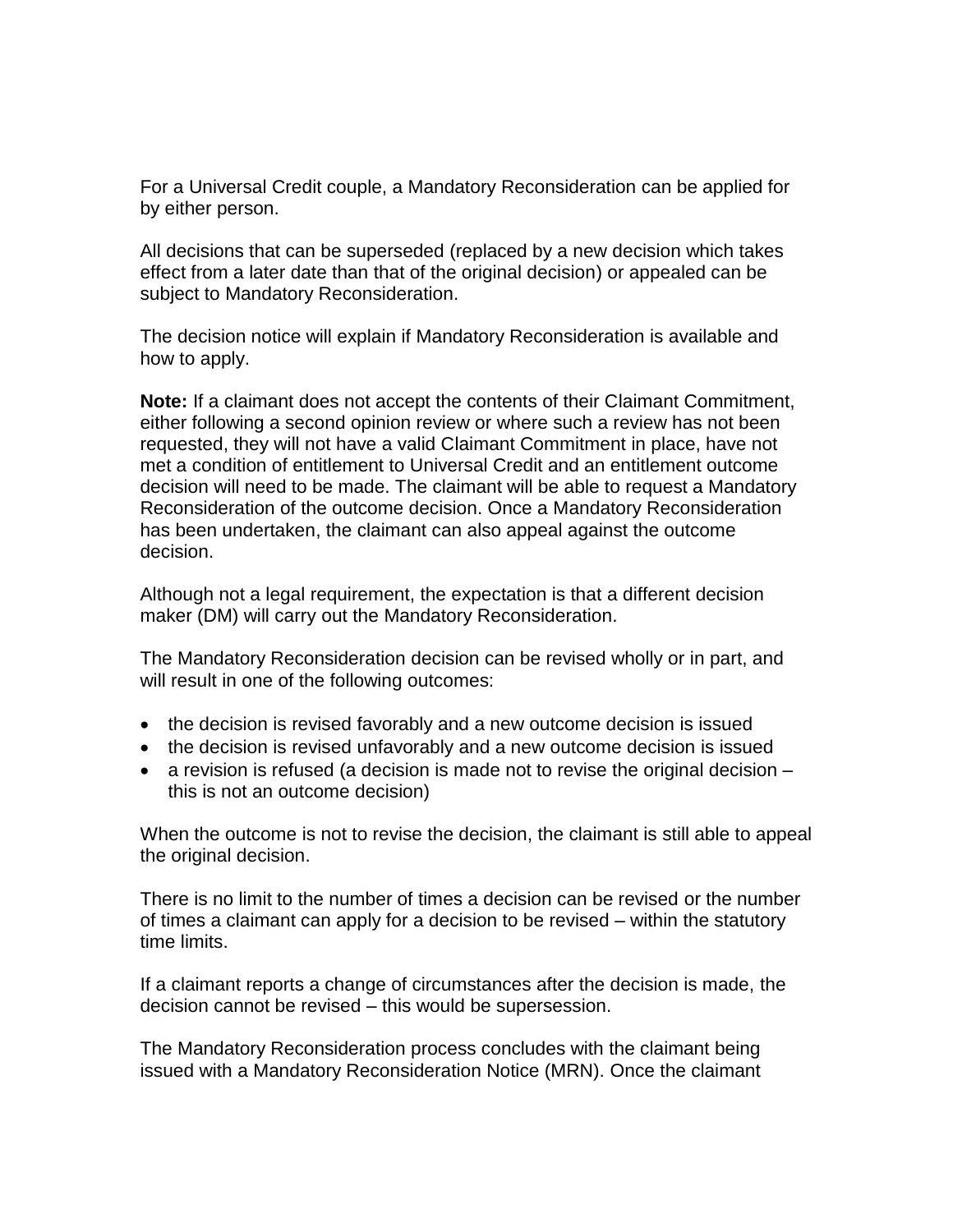receives the MRN, they have the right of appeal. Should the claimant appeal the decision, a copy of the MRN must be included in their appeal request to HMCTS.

**Note:** Where the claimant appeals directly to HMCTS before a Mandatory Reconsideration has been considered, HMCTS will forward the appeal to DWP to consider. The appeal should be treated as an application for Mandatory Reconsideration and the claimant is advised that the appeal has been treated as a request for Mandatory Reconsideration. The claimant can appeal against the decision once it has been reconsidered.

### <span id="page-3-0"></span>**Revising decisions – decision maker consideration**

A claimant does not have to supply evidence or give reasons why they think the decision is wrong to request a decision be reconsidered. The original decision can be revised on any ground. This includes if:

- a different conclusion about the facts of the case are reached
- the original decision was based on a mistaken view of the facts
- the original decision was based on an incorrect interpretation of the law
- the original decision was based on insufficient evidence
- there are new relevant facts which were not known at the time the decision was made

As well as offering Mandatory Reconsideration, the decision notice offers the claimant the option of seeking an explanation of the decision and requesting a Written Statement of Reasons. Neither is necessary before an application for revision can be made – it is the claimant's choice.

The explanation details why the decision was made and the law used to make the decision. The revision and appeal process including time limits is also explained.

The Written Statement of Reasons includes justification of how the DM came to the decision and outlines the evidence and law used to make the decision.

When considering an application, it should be ensured that all existing evidence is looked at carefully and, where necessary, further evidence obtained. If the claimant provides fresh evidence this must be looked at carefully. In looking at the decision afresh it is only necessary to look at issues raised by the application. If other errors are noticed then they must be corrected.

Should further evidence be required, the claimant should be contacted by the most appropriate method such as by telephone, letter, office interview or visit. They have one month to reply (or a longer period as appears appropriate).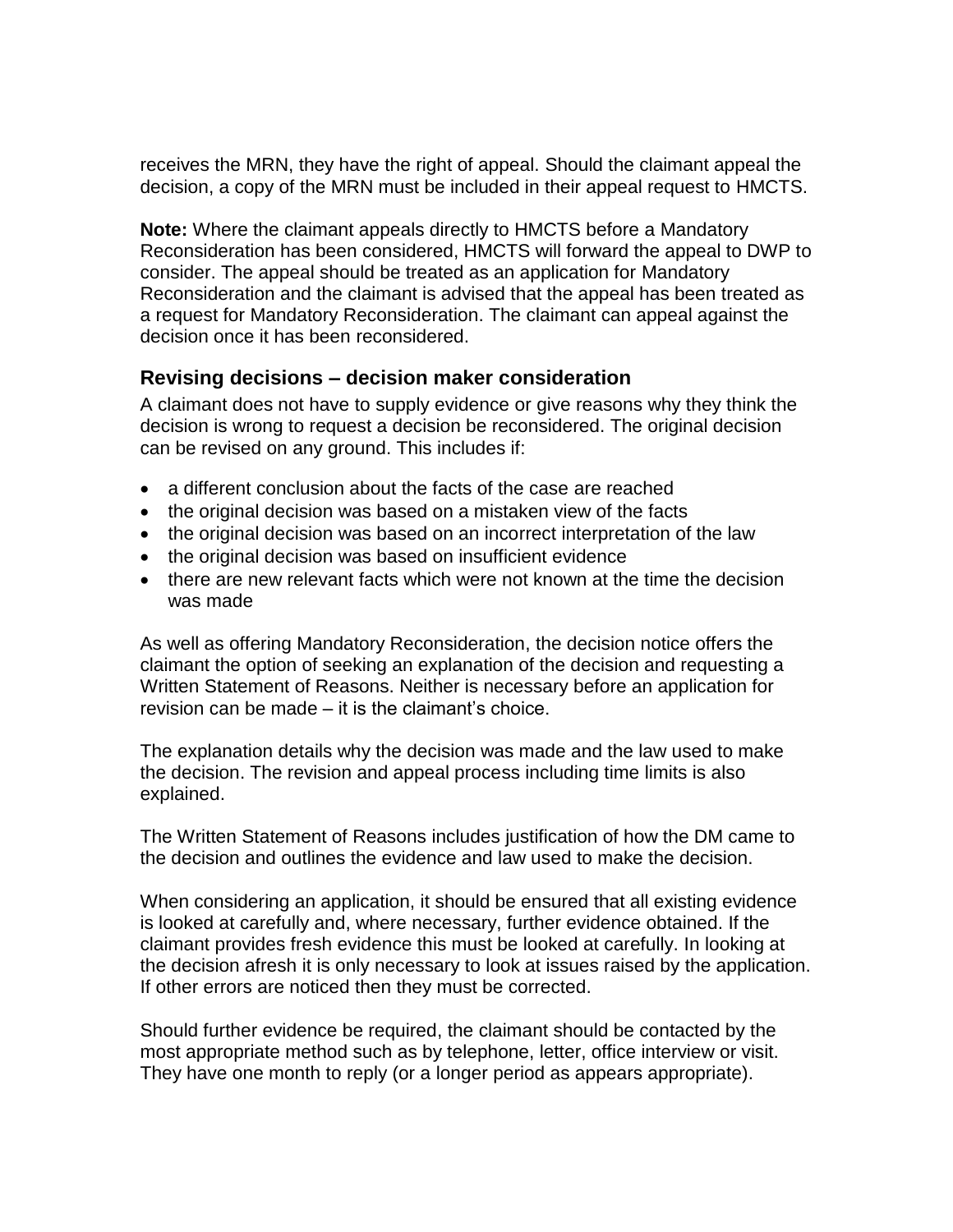If the evidence is supplied, this is considered with any existing evidence when the decision is made. If there is no reply the decision is made using the evidence that is held.

## <span id="page-4-0"></span>**Effective date of a revision**

Where a decision is revised it usually takes effect from the date of the original decision. However, if it is decided that the date of the original decision was wrong then the revision takes effect from the date on from which the original decision would have taken effect had the error not been made.

# <span id="page-4-1"></span>**Revision following appeal**

On receipt of an appeal the DM will again reconsider the decision – there may be new information provided in the grounds of appeal:

- where the decision can be revised but not to the claimant's advantage, the appellant will be given a further month in which to make representations before the new decision is made - if there is no change, the appeal proceeds against the decision as revised
- if the decision can be revised in the claimant's favour (this includes partial revision), the appeal would lapse (if it is clear that a partial revision will result in another appeal, the decision should not be revised - instead the appeal should progress with the response reflecting this development)

# <span id="page-4-2"></span>**Revision instigated by a decision maker**

It is not only the claimant who can instigate a revision within one month of notification of the original decision - a DM can also do this.

A DM may anticipate a revision will be needed and can flag the case to do so. This allows the DM to go back and revise as appropriate.

#### <span id="page-4-3"></span>**Personal information**

In line with the General Data Protection Regulation (GDPR), only information that is relevant and necessary to the reconsideration should be recorded. Adhere to the GDPR when supplying information as part of the Mandatory Reconsideration process. Under GDPR, sensitive data is classed as information relating to a claimant's:

- racial / ethnic origin
- political opinions
- religious beliefs
- trade union activity
- physical / mental health or condition